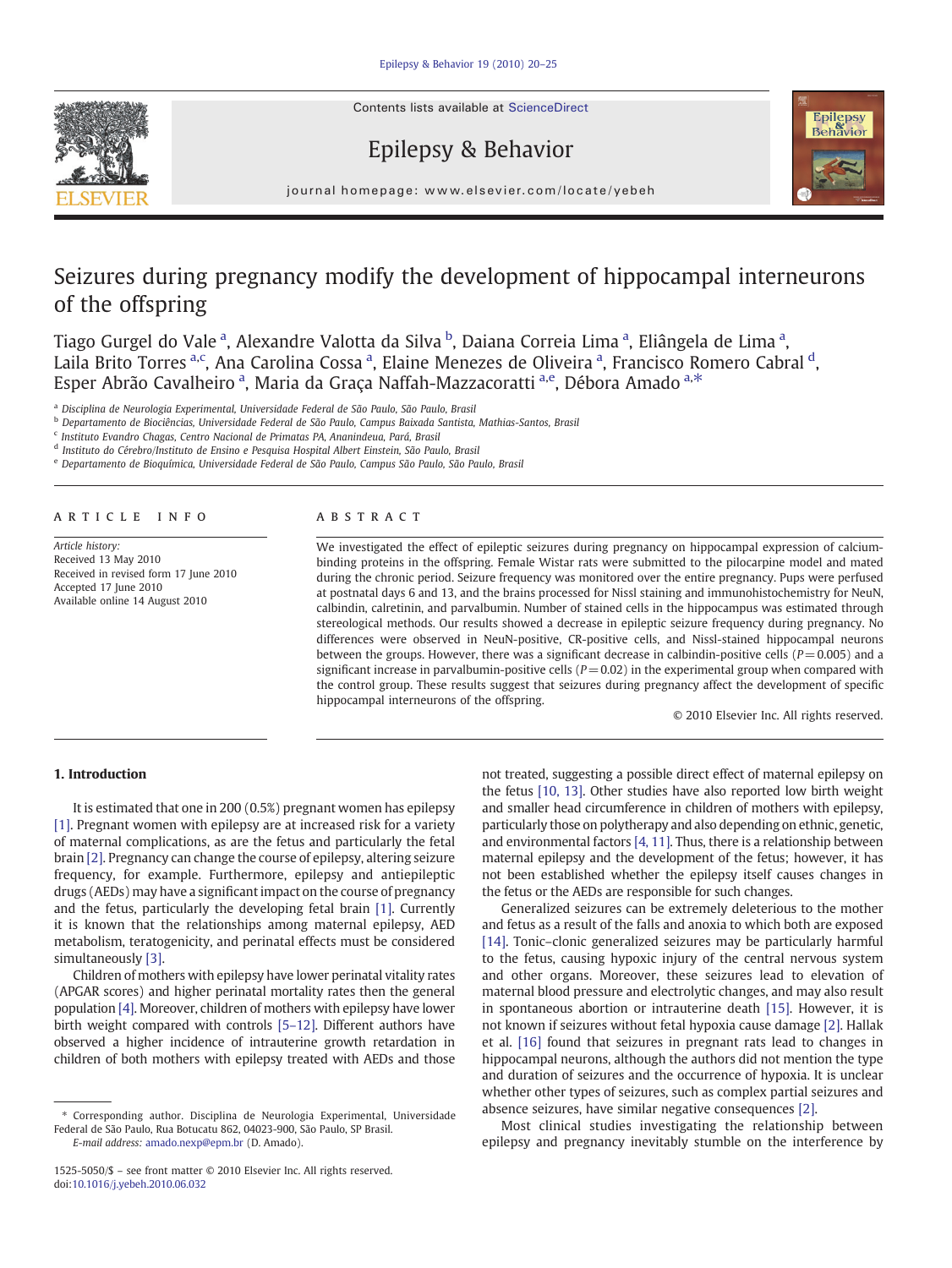antiepileptic therapy. However, the use of experimental models allows us to control variables such as epilepsy type, seizure frequency, age at pregnancy, inclusion or not of medication, among others. Thus, using the kainic acid model, our group found that seizure frequency during pregnancy was related to serum levels of estrogen and progesterone [\[17\]](#page-5-0). In addition, we observed a decline in seizure frequency during the initial two-thirds of the gestation and lactation periods, with frequency returning to the pregestation level after weaning [\[17\]](#page-5-0). Corroborating these data, using the pilocarpine model, we also observed that seizure frequency decreased significantly throughout pregnancy and in the first two-thirds of the lactation period [\[18\]](#page-5-0).

The effect of maternal seizures on the developing brain of offspring, particularly on cortical structures, is poorly understood. In mammals, formation of the cerebral cortex is a temporally and spatially organized process, characterized by the formation of successive waves of proliferation, migration, differentiation, and cell death [\[19\]](#page-5-0). Each of these stages requires the balanced participation of various actors such as trophic factors, constituents of the cytoskeleton, signaling and cell adhesion molecules, and gene transcription factors. Failure in any one of these elements can potentially cause a disturbance of cortical development, resulting in more or less focal lesions, depending on the extent and type of defect involved [\[20, 21\].](#page-5-0)

In the adult brain, immunohistochemistry for parvalbumin (PV), calbindin (CB), and calretinin (CR) reveals three distinct subpopulations of cortical neurons. PV, CB, and CR are calcium-binding proteins (CaBPs), the function of which in the nervous system is not fully known. However, these proteins are important because they can be used as markers of the main types of inhibitory interneurons (GABAergic) of the cerebral cortex [\[22\].](#page-5-0) Moreover, these neurons are involved in the equilibrium and control of brain excitability. Previous studies have shown that seizures during adulthood and postnatal development also alter the expression of these proteins and the organization of the interneurons that express them [\[23, 24\]](#page-5-0).

In this article, we reported the effect of maternal seizures on brain development of the offspring, particularly the hippocampal formation, using the experimental model of pilocarpine-induced epilepsy in rats. Changes in inhibitory interneurons after birth were studied using the CaBPs PV, CB, and CR as markers.

# 2. Methods

The experimental protocols used in this study were approved by the Research Ethics Committee of the Federal University of São Paulo (No. 1151/03). All efforts were made to minimize animal suffering according to international ethical guidelines [\[25\].](#page-5-0)

#### 2.1. Animals

Wistar rats, males and females, were housed in groups of five under controlled environmental conditions (light–dark cycle of 12 hours, lights on between 7 AM and 7 PM, and constant temperature of 20–22 °C), with free access to water and food.

# 2.2. Vaginal cytology

Female virgin Wistar rats, weighing 200–250 g, were controlled for the pattern of estrous cycle by checking the characteristics of vaginal cytology. Vaginal contents were obtained using a nontraumatic dropper containing saline. The solution obtained from the vaginal conduit was placed on a slide and observed with a microscope. This procedure was always performed between 8 and 10 AM. Only rats with a regular estrous cycle, with respect to onset of estrus stage at intervals of 3 to 4 days, were included in the study.

# 2.3. Study groups

Before mating, selected females were divided into two groups each containing six rats. The first group consisted of females submitted to the pilocarpine model (see below), and the second group comprised control females. During the study we had to create a third group, as females with epilepsy exhibited cannibalism with their own offspring, and we had to exchange the litters (cross-fostering) between females with and without epilepsy soon after birth.

#### 2.4. Pilocarpine-induced epilepsy model

The pilocarpine model was used as described in previous studies [\[18, 26, 27\].](#page-5-0) Briefly, selected females were pretreated with a subcutaneous injection of methylscopolamine (1 mg/kg, subcutaneously, Sigma) 30 minutes before administration of pilocarpine, to minimize peripheral cholinergic effects. After this interval, experimental animals received an injection of pilocarpine (350 mg/kg, intraperitoneally, Merck). Control animals received the same treatment, except pilocarpine was replaced with a saline solution (NaCl 0.9%). The status epilepticus (SE) induced with pilocarpine was not blocked. After SE, the animals received special care including hydration and a fractionated diet. Surviving animals were monitored continuously to detect spontaneous seizures using a video recording system. After the first spontaneous seizure, seizure frequency was controlled for 1 week and then the rats were placed for mating.

# 2.5. Mating and pregnancy

The females were placed in cages with males during the period of estrus. Vaginal contents were analyzed daily at 8 AM and 6 PM. The presence of sperm was used as a marker for the onset of pregnancy (day 0) and separation of the couple. During pregnancy, females with epilepsy were housed in separate cages (transparent acrylic cylinder) and video-monitored 24 hours/day to determine seizure frequency. During this period, the weight of females was recorded weekly to rule out maternal malnutrition.

#### 2.6. Immediate postpartum period and cross-fostering

Immediately after birth, the litters were subjected to cross-fostering, the exchange of the offspring of rats with and without epilepsy. This process was carried out with extreme caution so that the pups could be adopted by the rats with the least stress possible. The offspring of a group were removed from the box with large anatomical tweezers and placed one by one with a female of another group recently separated from her own offspring. Cross-fostering was similarly carried out with the control rats to reduce the influence of adoption-related stress on the growth and development of the offspring. To prevent rejection, these animals were handled only after 48 hours of postnatal life (postnatal day 2 [P2]). All litters were reduced to eight pups per female to ensure adequate nutrition of the offspring. In the present study, only male pups were used.

### 2.7. Histology and immunohistochemistry

Brains were studied at P6 and P13. Pups were anesthetized with 0.1 mL of chloral hydrate 4% and subjected to transcardiac perfusion with a solution of paraformaldehyde 1% (pH 7.4, 15 mL/rat, infusion rate 15 mL/minute) followed by a solution of paraformaldehyde 4% (pH 7.4, 150 mL/rat, infusion rate 15 mL/minute). After perfusion, the brain was carefully removed from the skull, postfixed in paraformaldehyde 4% for 48 hours, and immersed in a solution of sucrose 30% for cryoprotection for 48 hours. Fifty-micrometer-thick coronal slices were obtained using a cryostat (HM 505E Micromeria, Zeiss) and stored in 0.1 M phosphate buffer (pH 7.4). The slices were collected throughout the hippocampus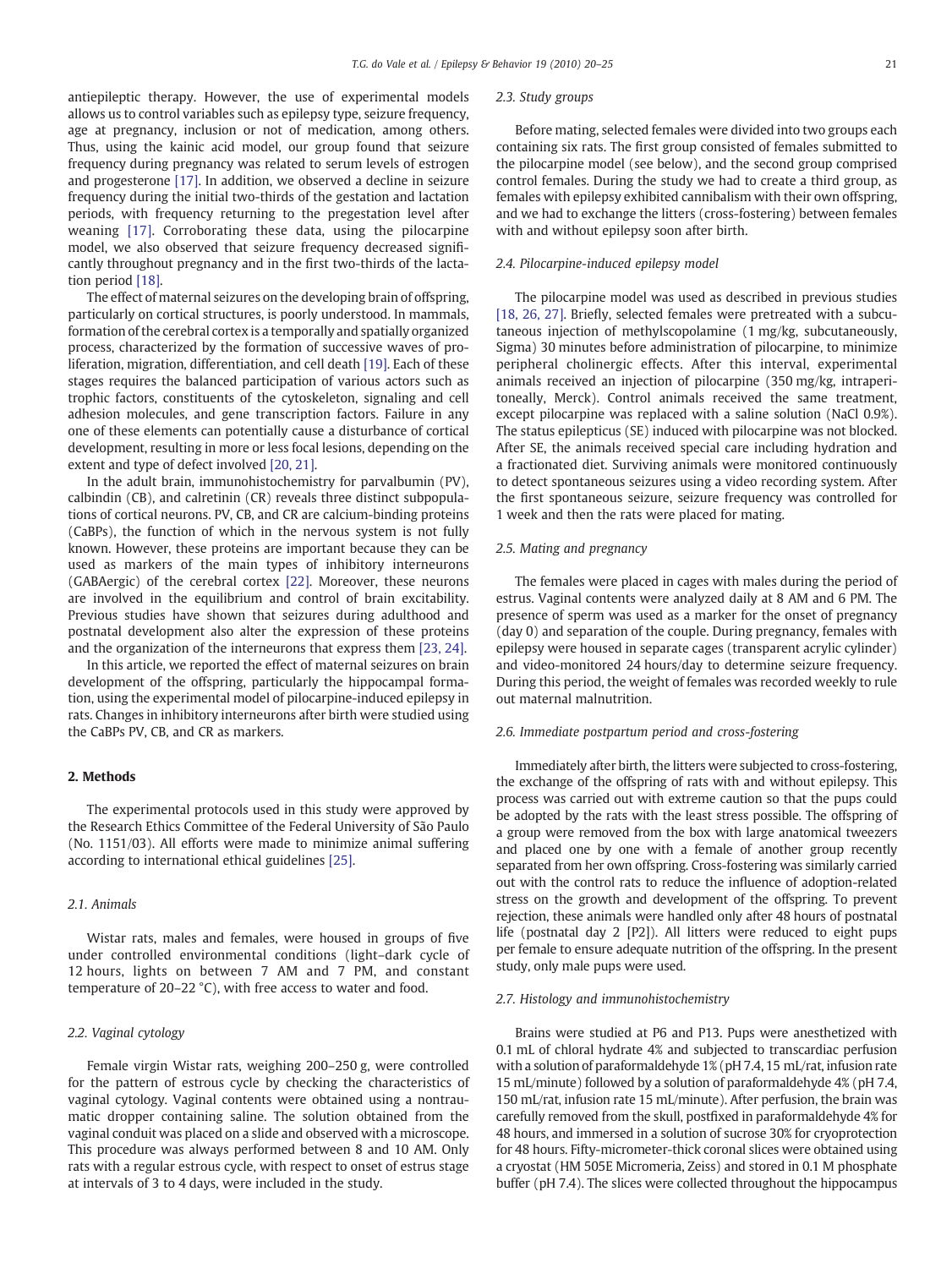and stored in 0.1 M phosphate buffer. One of ten slices (1:10) was mounted on gelatin-coated slides for Nissl staining with cresyl violet. Adjacent slices were selected for immunohistochemistry with the antibodies NeuN (1:1000-Neurochemical-1:10 sections), CR (1:2000- Swant Swiss-1:10 sections), CB (1:2000-Swant Swiss-1:10 sections), and PV (1:5000-Swant Swiss-1:5 sections).

The immunohistochemistry was performed in the same way for all primary antibodies in P6 (NeuN, CB, CR) and P13 (PV) pups. Briefly, freefloating slices were treated with hydrogen peroxide 1% for 10 minutes, washed with phosphate-buffered saline (PBS, pH 7.4) several times, and then treated with Triton X-100 0.4% for 30 minutes. Slices were washed with PBS, pre-incubated with albumin 10% for 2 hours, and incubated with primary antibody overnight at 4 °C. The next day, the slices were washed and then incubated at room temperature with appropriate secondary antibodies (1:200, biotinylated immunoglobulin G, Calbiochem) for 2 hours. Sections were well washed and incubated in avidin–biotin–peroxidase complex (ABC Kit, Vector) for 90 minutes, washed again with Tris–HCl (pH 7.6), and finally developed with diaminobenzidine (DAB, 1 tablet/15 mL of Tris–HCl). Slices were finally washed in PBS and mounted on histological slides.

#### 2.8. Stereological cell counting

The number of hippocampal neurons was estimated using the stereological method "optical fractionator" [\[28\]](#page-5-0). Briefly, one of five (1:5) or one of ten (1:10) sections was selected, resulting in a section sampling fraction of 0.2 (ssf = 0.2) or 0.1 (ssf = 0.1), respectively. In each section, both hippocampi were identified according to a brain atlas [\[29\]](#page-5-0). Dissector counting probes were uniform and randomly distributed through the hippocampus, including all subfields of the cornu ammonis (CA1, CA2, CA3) and the hilus of the dentate gyrus. The granular cell layer was not included in the present investigation for technical reasons. Depending on the cellular population to be counted, the area (a) of the probe (dissector) varied from 625 to 10,000 μm2 , and the distance between counting frames was 250 or 500 μm (Table 1). Neuronal cell bodies (tops) were counted through the entire thickness of each section, resulting in a thickness sampling fraction of 1 (tsf = 1). The total neuronal cell number  $(N)$  for each region was estimated using the formula [\[28\]](#page-5-0)

$$
N = \sum Q^{-} \cdot \frac{1}{\text{ssf}} \cdot \frac{1}{\text{asf}} \cdot \frac{1}{\text{tsf}}
$$

where ΣQ<sub>-</sub> is the number of neurons counted, tsf is the thickness sampling fraction, asf is the area sampling fraction, and ssf is the section sampling fraction. A pilot study showed that this sampling scheme produced acceptable coefficients of error (CEs) and variance (CVs) [\[28, 30\].](#page-5-0) Estimates for cresyl violet- and NeuN-stained cells were made at P6. Estimates for CaBP-stained cells were made at P6 (CB and CR) or P13 (PV).

#### 2.9. Statistical analysis

The results were analyzed with the following tests, as appropriate: analysis of variance (ANOVA) followed by Tukey test, Student's t test, and  $\chi^2$  test.

#### Table 1

Stereological parameters.

| Marker        | $a \, (\mu m^2)$ | $A \, (\mu m^2)$ | asf    | ssf  | CE.  |
|---------------|------------------|------------------|--------|------|------|
| Cresyl violet | $25 \times 25$   | $250 \times 250$ | 1/100  | 1/10 | 0.03 |
| NeuN          | $25 \times 25$   | $250 \times 250$ | 1/100  | 1/10 | 0.04 |
| Calretinin    | $50 \times 50$   | $250 \times 250$ | 1/6.25 | 1/10 | 0.05 |
| Calbindin     | $100 \times 100$ | $250 \times 250$ | 1/6.25 | 1/10 | 0.01 |
| Parvalbumin   | $100 \times 100$ | $500 \times 500$ | 1/5    | 1/5  | 0.06 |

Note.  $A$  = area of the dissector,  $A$  = dissector interval, asf = area sampling fraction,  $ssf =$  section sampling fraction,  $CE =$  coefficient of error.

#### 3. Results

#### 3.1. Monitoring of pregnancy

Data for the epilepsy model induced with pilocarpine in female rats were similar to previous data [\[18\].](#page-5-0) In rats with epilepsy, the mean weekly seizure frequency observed before pregnancy was  $20.8 \pm 5.5$  $(n = 11)$ . This frequency was significantly reduced during the entire pregnancy, particularly during the first week (seizure frequency:  $4.3\pm$ 1.0,  $n=11$ , P<0.01, Student's t test). Seizure frequency was also lower during the second (8.3  $\pm$  2.5, n = 11, P<0.05, Student's t test) and third  $(7.2 \pm 2.2, n=11; P<0.05,$  Student's t test) weeks. These data were previously reported by us [\[31\]](#page-5-0) as the pups used in the present work were obtained from these mothers. It is interesting to note that the medium incidence of seizures throughout the pregnancy in 3 weeks  $(18.3 \pm 4.5, n=11)$  was similar to that observed in only 1 week before pregnancy (20.8 $\pm$ 5.5, n=11). Seizure duration during pregnancy ranged from 2 to 38 seconds ( $18.3 \pm 1.4$  seconds).

Pregnancy lasted 21.3  $\pm$  0.25 days in the control group and 21.3  $\pm$ 0.18 days in the experimental group (no difference between groups). There was no significant difference in weight gain during pregnancy between the control and experimental groups (data not shown). No abortions were observed in control and epileptic rats. The interval between status epilepticus and pregnancy was 3 to 6 months.

# 3.2. Immediate postpartum period

The number of pups born in each litter in the control group (11.1 $\pm$ 0.7,  $n = 12$ ) was similar to the number of pups in the experimental group (9.5  $\pm$  0.6, n = 13, P = 0.0794, Student's t test). The proportion of males was 52% in the control group and 50% in the experimental group ( $P = 1.0$ , Fischer). Dead pups were observed in 50% of the litters of experimental rats (5 of 10 litters, 1 pup/litter). In these cases, there were hematomas throughout the body. Dead pups were not observed in the control group. The metric parameters of pups at P2 differed between the experimental animals without cross-fostering  $(n=20)$ , the experimental animals with cross-fostering  $(n=20)$ , and the control animals ( $n = 20$ ): weights were  $5.32 \pm 0.17^a$ ,  $6.12 \pm 0.17^b$ , and 6.42  $\pm$  0.08; lengths in millimeters were 47.15  $\pm$  0.55<sup>a</sup>, 50.75  $\pm$ 0.46<sup>c,d</sup>, and 53.35  $\pm$  0.24; anteroposterior distances in millimeters were  $14.3 \pm 0.17^a$ ,  $17.06 \pm 0.11^c$ , and  $17.15 \pm 0.13$ ; and laterolateral distances in millimeters were  $8.95 \pm 0.15^{\text{a}}$ ,  $8.93 \pm 0.14^{\text{a}}$ , and  $9.75 \pm$ 0.09, respectively. (Values are means  $\pm$  SE.  $aP < 0.001$ : experimental without cross-fostering  $\times$  control; <sup>b</sup>P<0.01 and <sup>c</sup>P<0.001: experimental with cross-fostering  $\times$  control;  $dp < 0.01$  and  $dp < 0.001$ : experimental without cross-fostering $\times$  experimental with cross-fostering.)

#### 3.3. Histology, immunohistochemistry, and cell counting

General brain morphology was macroscopically normal in the experimental and control groups. The internal organization and cytoarchitecture of different brain regions were preserved. Numbers of Nissl-stained neurons at P6 were similar in control and experimental pups. There was also no statistically significant difference in the number of NeuN-positive neurons between control and experimental rats.

Calretinin-positive cells in control pups at P6 were observed in all layers of CA1 and CA2, in the pyramidal layer of CA3, and throughout the dentate gyrus. This aspect was similar in control and experimental pups at P6 ([Fig. 1](#page-3-0)). There was no statistically significant difference in number of CR-positive cells between control and experimental rats.

Calbindin-positive cells and neuropil in control pups at P6 were intensely stained in the granular cell layer and molecular layer of the dentate gyrus. CB immunoreactivity was diffuse in CA1 and CA2, more evident in stratum oriens. In the experimental group, CB immunoreactivity was decreased in all hippocampal regions, particularly the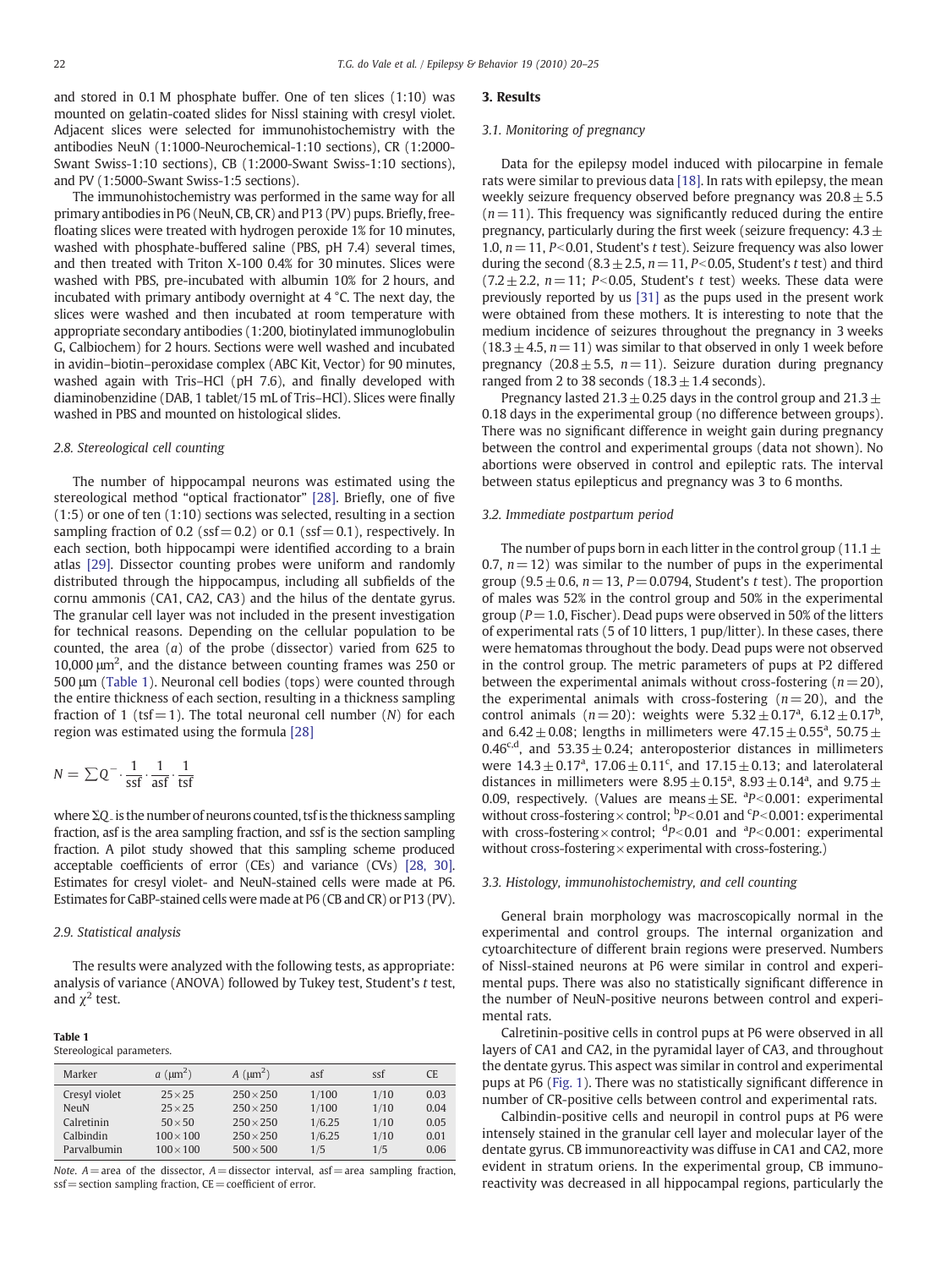<span id="page-3-0"></span>

 $50<sub>µ</sub>m$ 

Fig. 1. Immunohistochemistry and number of neuronal cells in the hippocampus of control and experimental rats.

dentate gyrus. Calbindin-positive blood vessels were also found in all hippocampal regions (Fig. 1). There was a significant decrease in CBpositive cells in experimental rats compared with the control group.

Parvalbumin-positive cells and neuropil in control rats at P13 were intensely stained in the pyramidal layer of CA1 to CA3, the granular cell layer, and the hilus of the dentate gyrus. PV-positive neuronal processes, mainly dendrites, were also observed throughout the hippocampus. In the experimental group, PV immunoreactivity was increased in all hippocampal regions (Fig. 1). The number of PV-

positive cells in experimental rats was significantly higher than that in the control group.

# 4. Discussion

Several authors have studied the effect of maternal seizures on offspring in experimental models. Using the kindling model, Berzaghi [\[32\]](#page-5-0) found that the offspring of rats with low seizure frequency during pregnancy had low weights on the 7th day of postnatal life (P7).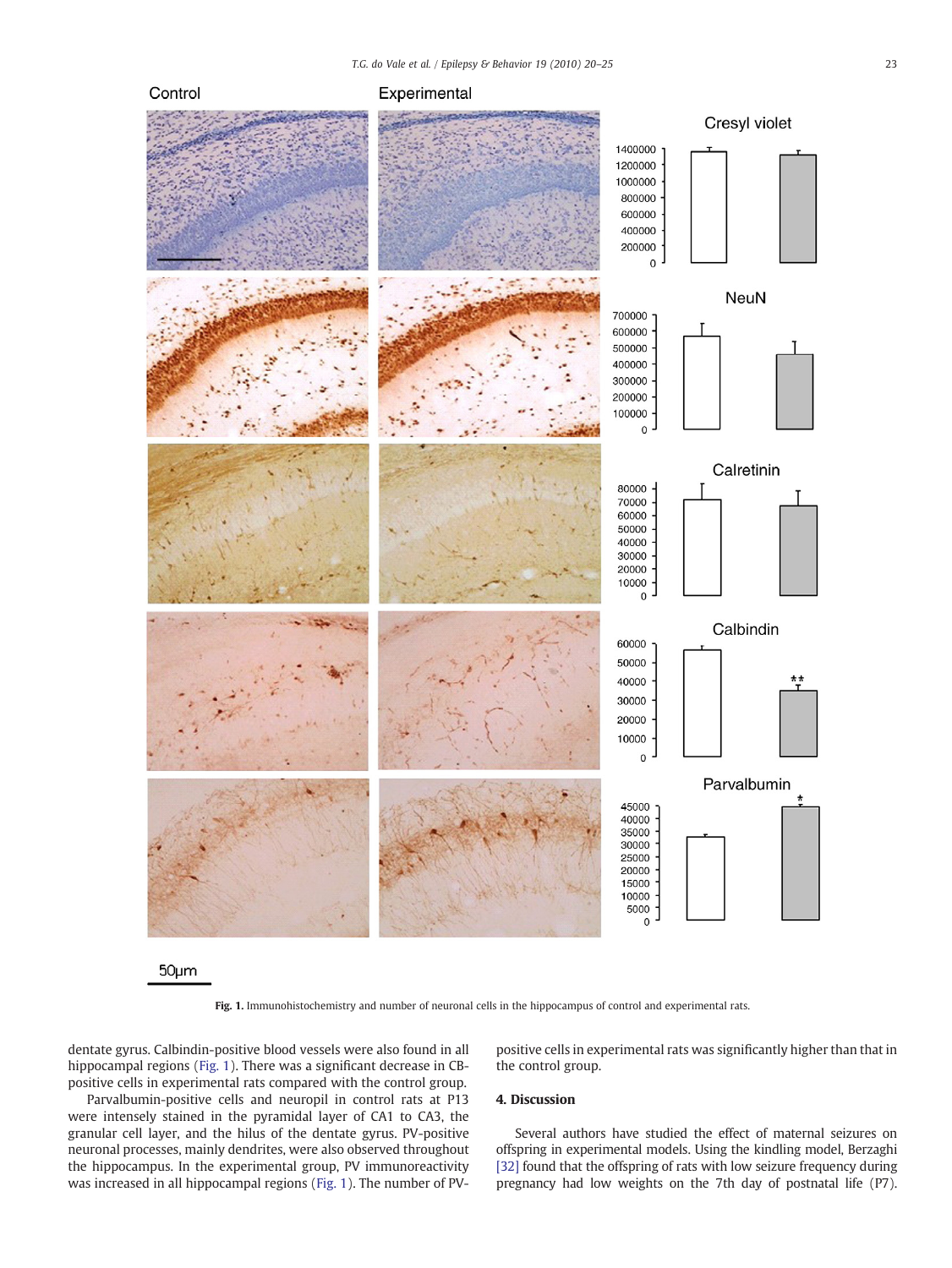Mortality during the first 2 weeks of life was observed in 17% of litters. Pups of rats with frequent seizures during pregnancy had high weights from birth to the 21st postnatal day (P21). In this group, mortality was observed in 50% of litters, mainly within the first 48 hours of life [\[32\].](#page-5-0) In the same experimental model, the levels of biogenic amines and their metabolites in different brain structures were altered after birth [\[33\]](#page-5-0). In the pilocarpine model [\[18\],](#page-5-0) number, weight, and proportions of males and females were similar in the offspring of rats with and without epilepsy. Stillbirths or birth defects were not observed, and general motor activity and vocalization were similar in both groups [\[18\].](#page-5-0)

In the present study, we observed that general brain morphology and internal organization and cytoarchitecture were preserved in the offspring of rats with epilepsy. Specifically in the hippocampus, there was no significant neuronal loss, considering the structure as a whole. Interestingly, we observed a large difference between the number of Nissl-stained neurons and the number of NeuN-positive neurons. This difference could be explained by a decrease in the expression of NeuN or any technical factor. In fact, Unal-Cevik et al. [\[34\]](#page-5-0) found that after mild cerebral ischemia, NeuN expression was significantly reduced in tissue subjected to immunohistochemistry, but remains unchanged when measured by Western blot. So far, there is no explanation for this effect.

Despite the apparent preservation of brain structure and absence of cell loss, the offspring of epileptic rats had a change in specific neuronal subpopulations. The number of CB-positive interneurons was lower and the number of PV-positive interneurons was higher in experimental rats, compared with the control group. These differences suggest abnormal development or differentiation of these neurons. Indeed, changes in the development of inhibitory interneurons have been observed in different studies. Mallard et al. studied sheep subjected to hypoxic insults during pregnancy by clamping the umbilical cord and observed a marked reduction in calbindin and parvalbumin expression in the offspring [\[35\]](#page-5-0). Similarly, Gerstein et al. observed a reduction in PVpositive neurons in the hippocampus of the offspring of rats subjected to hypoxia during pregnancy [\[36\].](#page-5-0) In the same study, the density of PV- and CB-positive neurons was also reduced in deep layers of motor cortex [\[36\]](#page-5-0). Studies in rats subjected to neonatal hypoxia showed a reduction in GABAergic neurons, but no change in the number of CB-positive neurons in the hippocampus [\[37, 38\]](#page-5-0) and striatum [\[39\].](#page-5-0) These results point to the greater susceptibility of interneurons that express CaBPs (inhibitory neurons) to hypoxic–ischemic insults occurring during early brain development.

The change in expression of CaBPs that we observed in the hippocampus of the offspring of epileptic rats could be associated with hypoxic–ischemic insults suffered by those pups during maternal seizures. It is interesting to note that the increase in maternal seizures that occurs in the second week of pregnancy, as compared with the first week, is coincident with the beginning of CB expression [\[40\].](#page-5-0) Therefore, maternal seizures may have deleterious effects on the development of neurons that express CB. Another important factor, the stress reaction resulting from maternal seizures, could be involved in the brain changes we observed in the offspring, as the increase in plasma levels of glucocorticoids can alter brain development [\[41\].](#page-5-0) Moreover, gene and protein expression of CaBP in the brain may be regulated by glucocorticoids. For example, adrenalectomized rats manifest a drastic decrease in expression of CB (mRNA and protein) in the hippocampus, and this change is completely reversed by the administration of exogenous glucocorticoids [\[42\].](#page-5-0) On the other hand, maternal stress induced during the last week of pregnancy, with increased blood levels of glucocorticoids, induces a significant reduction in CB expression in the hypothalamus of the offspring [\[43\].](#page-5-0) Our results corroborate these studies and suggest that the effect of glucocorticoids on the brain varies with age.

In this study, in addition to a reduced number of CB-positive neurons, we observed ectopic expression of this protein in blood vessels in the offspring of epileptic rats. This type of ectopic expression was previously observed in adult rabbits subjected to hypoxia [\[44\].](#page-5-0) The authors observed the expression of CB in the basal lamina of microvessels of the anterior horn of the spinal cord about 30 minutes after ischemia, with an increase in immunoreactivity up to 3 hours after the insult. The authors suggest that the ectopic expression of calbindin is possibly related to calcium buffering by endothelial cells after ischemic insult [\[44\].](#page-5-0) Data from our group showed placental lesions suggestive of hypoxia–ischemia in epileptic female rats after delivery [\[31\]](#page-5-0). Thus, we assume that the CB expression observed in brain vessels of experimental pups could be an adaptive process of neuroprotection.

Contrasting with CB expression, PV immunoreactivity in hippocampal neurons is late, and can be observed only in the second week of postnatal life [\[38, 45\]](#page-5-0). Moreover, several authors have observed a lower susceptibility of PV-positive neurons to cell death after hypoxic insults, during either the fetal period [\[35\]](#page-5-0), neonatal life [\[38\],](#page-5-0) or adulthood [\[46\].](#page-5-0) Thus, the increased number of PV-positive neurons observed in the offspring of epileptic rats could be a result of adaptive changes in response to intrauterine hypoxic–ischemic insults and stress experienced during the fetal and neonatal periods. This increase in PV expression could be a neuroprotective mechanism.

Stress hormones are potent regulators of cell development and differentiation. For example, synthetic steroids are widely used in women at risk for premature birth, to accelerate the development of the lungs of the fetus [\[47\].](#page-5-0) In the brain, prenatal treatment with exogenous corticosteroids has effects on hippocampal cell proliferation, neurotransmitter turnover, and receptor expression [\[48, 49\]](#page-5-0). Therefore, another explanation of the changes in CaBP expression in this study may be an anomalous anticipation of brain development induced by stress and hypoxia caused by maternal seizures. In normal brain development, the early expression of PV spatially and temporally coincides with the reduction in expression of CB observed between the second and third postnatal weeks [\[50\]](#page-5-0). During this period, a subpopulation of cortical interneurons stops expressing CB and start to express PV. Thus, the reduction in CB-positive neurons and the increase in PV-positive neurons observed in offspring of epileptic rats could result from anomalous anticipation of brain maturation induced by maternal seizures. This hypothesis is supported by the work of Silva et al. [\[24\]](#page-5-0), who observed a similar phenomenon in CB- and PVpositive cortical neurons after the induction of seizures in rats during early postnatal life (P7, P8, and P9). As there was no change in calretinin expression it is possible that these subsets of interneurons are not affected in this experimental model.

Seizures during pregnancy affect development of the brain in the offspring. Although we have not observed gross malformations or neuronal loss, we observed a change in the development of hippocampal interneurons that express CaBPs. This result is important because it may reflect an imbalance in the mechanisms of excitation and inhibition, but further studies are needed to determine the effect of this imbalance in brain excitability, as well as cognitive processes, learning, and memory.

### 5. Ethical approval

We confirm that we have read the Journal's position on issues involved in ethical publication and affirm that this report is consistent with those guidelines.

#### 6. Conflict of interest statement

None of the authors has any conflict of interest to disclose.

#### Acknowledgments

The authors thank Hilda da Silva Reis for her technical assistance. The study was supported by grants from FAPESP, CAPES, CNPq, CInAPCe, and FAPESP/CNPq/MCT-Instituto Nacional de Neurociencia Translacional.